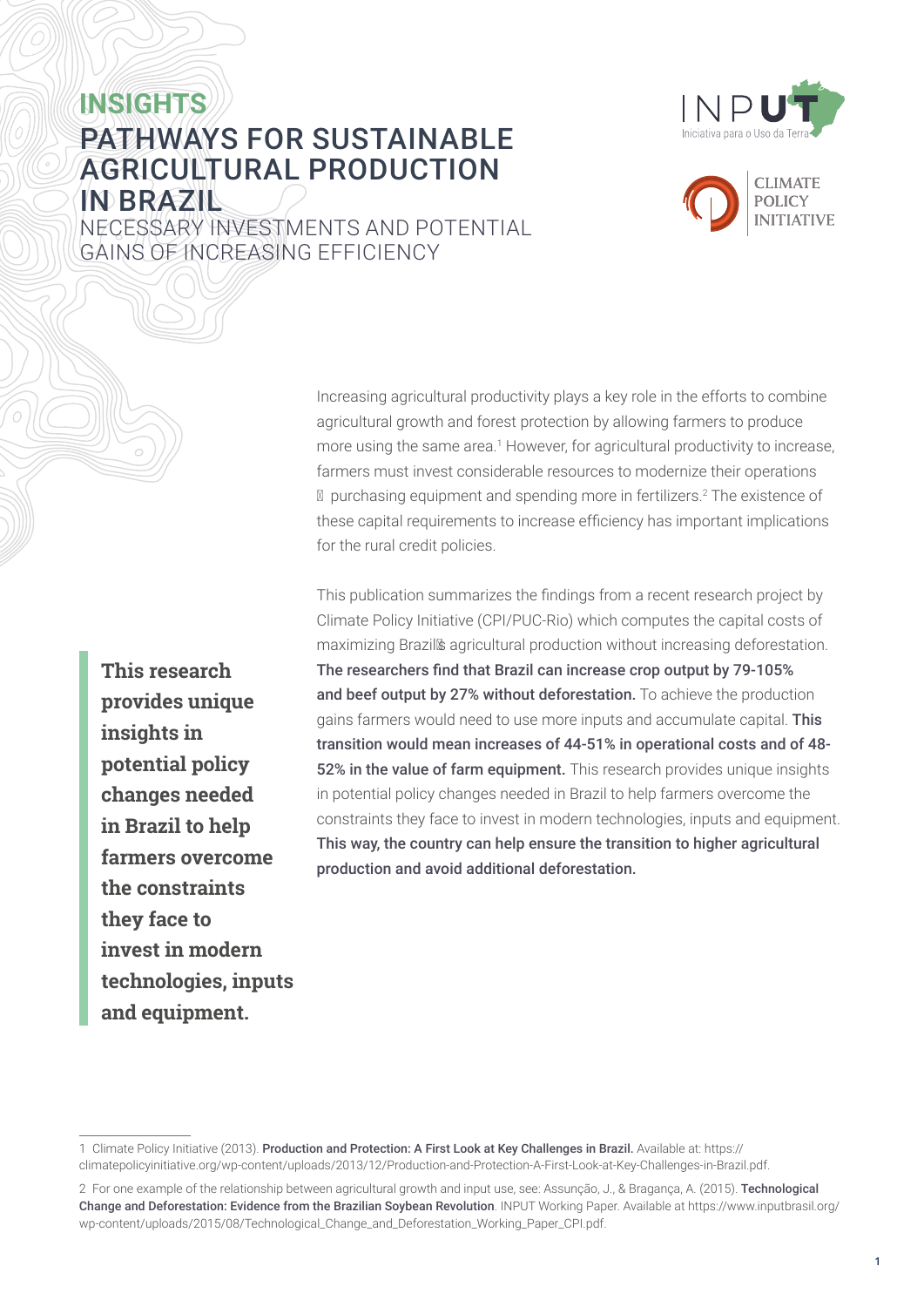

# POTENTIAL TO INCREASE AGRICULTURAL OUTPUT

CPI analysts measure Brazil's potential to increase agricultural models using stochastic frontier models. These models estimate efficiency levels in both crop and beef production for each municipality. This enables them to quantify the potential to increase production through simulations that eliminate inefficiencies by making all municipalities operate in the model's technological frontier.<sup>3</sup> The models fix the area available for farming and ranching, meaning that production gains must come from the land currently available without the removal of native vegetation. Furthermore, the methodology allows the researchers to evaluate how crop output would be affected under two different scenarios: one in which producers are not allowed to convert pastures to cropland and another in which conversion is allowed.

Analysts find that eliminating country-level inefficiencies would result in substantial increases in crop output. In the scenario where farmers are unable to convert pasture to cropland, crop output could increase by 79%. In the model that allows pasture to cropland conversion, results show a potential to increase crop output by nearly 105% without deforestation. This difference between the two scenarios implies that allowing the conversion of low productivity pastures into high productivity cropland adds an additional 26 percentage points to the nation's potential to increase crop output.

Eliminating inefficiencies at the biome-level or state-level, provides smaller, but nonetheless relevant gains. At the biome-level, eliminating inefficiencies would generate output increases of 52% if pasture to cropland conversion is not possible, and 59% if conversion is allowed. Moving to the state-level shows potential output increases of 46% without conversion and 49% with pasture to cropland conversion. This suggests that local-level inefficiencies can primarily be addressed by increasing productivity of existing cropland.

Eliminating inefficiencies in beef production generates much smaller gains than in crop production. Eliminating country-level inefficiencies generates gains slightly below 27%, biome-level gains close to 20%, and state-level gains of about 14%. In general, this indicates that productivity in cattle ranching is more homogeneous throughout the country than productivity in crop cultivation.

<sup>3</sup> The technological frontier is simply the efficiency level of the most efficient municipality in the country.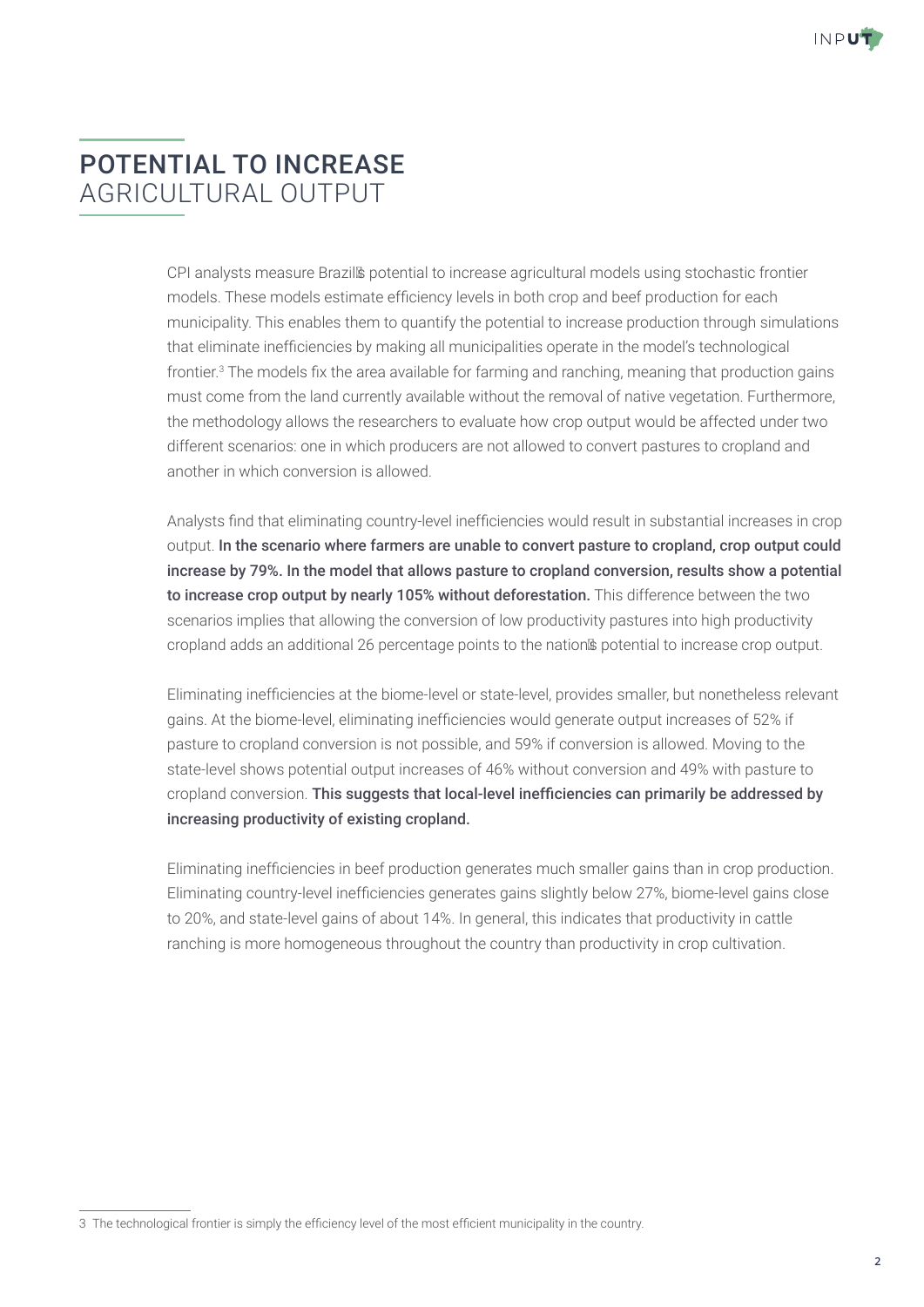

# COSTS OF INCREASING AGRICULTURAL OUTPUT

CPI researchers find that substantial increases in costs and capital are needed to maximize production in Brazil. Efficient production requires more resources, thus farmers' inputs (labor, materials and equipment) increase with the efficiency of their crop and beef production. **This means that efforts to eliminate inefficiencies will demand additional inputs, and in turn, compel farmers to increase their operational costs and capital stocks in order to transition their production (Figure 1).**

Figure 1: Investments at country-level needed for achieveving the potential to maximize output considering the conversion of pasture into cropland.



*Source: Climate Policy Initiative using data from the 2006 Agricultural Census*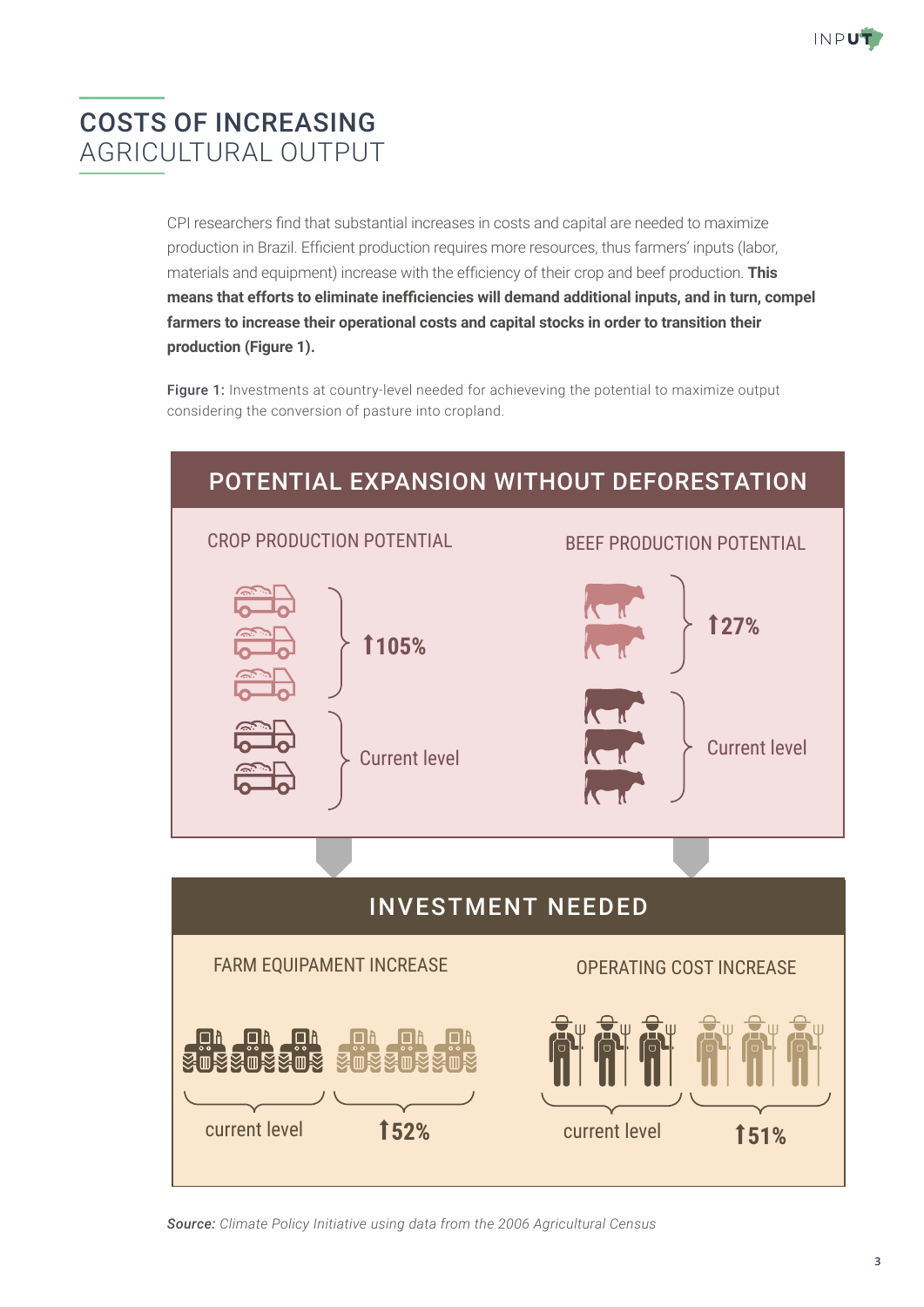

In more detail, Table 1 shows the increase in the value of the farm equipment (capital stock) required to enable farmers to eliminate inefficiencies in different scenarios. These increases range from 31.2% to 51.6% of the current value of the farm equipment depending on the scenario. The table also shows that substantial increases in operational costs would also be required to maximize agricultural output at the country, biome and state-levels. These increases range from 29.4% to 50.5% of the current operational costs depending on the scenario.

|                                     | <b>Investment in Farm Equipment</b><br><b>Required to Maximize Output</b> |             |             | <b>Investment in Operational Costs</b><br><b>Required to Maximize Output</b> |             |             |
|-------------------------------------|---------------------------------------------------------------------------|-------------|-------------|------------------------------------------------------------------------------|-------------|-------------|
|                                     | Country-Level                                                             | Biome-Level | State-Level | Country-Level                                                                | Biome-Level | State-Level |
| Conversion of                       |                                                                           |             |             |                                                                              |             |             |
| pasture into cropland<br>considered | 51.6%                                                                     | 35.5%       | 31.2%       | 50.5%                                                                        | 34.8%       | 31.3%       |
| Conversion of pasture               |                                                                           |             |             |                                                                              |             |             |
| into cropland not<br>considered     | 47.5%                                                                     | 34.7%       | 31.5%       | 43.7%                                                                        | 31.7%       | 29.4%       |

Table 1: Increased Value of Farm Equipment and Operational Costs Needed to Maximize Agricultural Output

*Source: Climate Policy Initiative using data from the 2006 Agricultural Census* 

It is important to stress these figures represent requirements. There are no guarantees that capital injections will generate production gains. For this to occur, the financial system would have to distribute the additional capital efficiently and farmers would have to use it accordingly.<sup>4</sup> To facilitate this process, Brazil must simultaneously address a number of government and market failures that might keep this from happening. **Thus, the numbers reported by CPI analysts represent the minimum amount of capital required to maximize agricultural production in Brazil.**

<sup>4</sup> For a broader perspective on financial challenges for sustainable production in Brazil, see: ASSUNÇÃO, Juliano and SOUZA, Priscila. Technical Report. Financial Challenges and Proposals for Sustainable Production in Brazil. Rio de Janeiro: Climate Policy Initiative, 2018. Available at: <https://www.inputbrasil.org/publicacoes/desafios-financeiros-e-propostas-para-producao-sustentavel-no-brasil/?lang=en>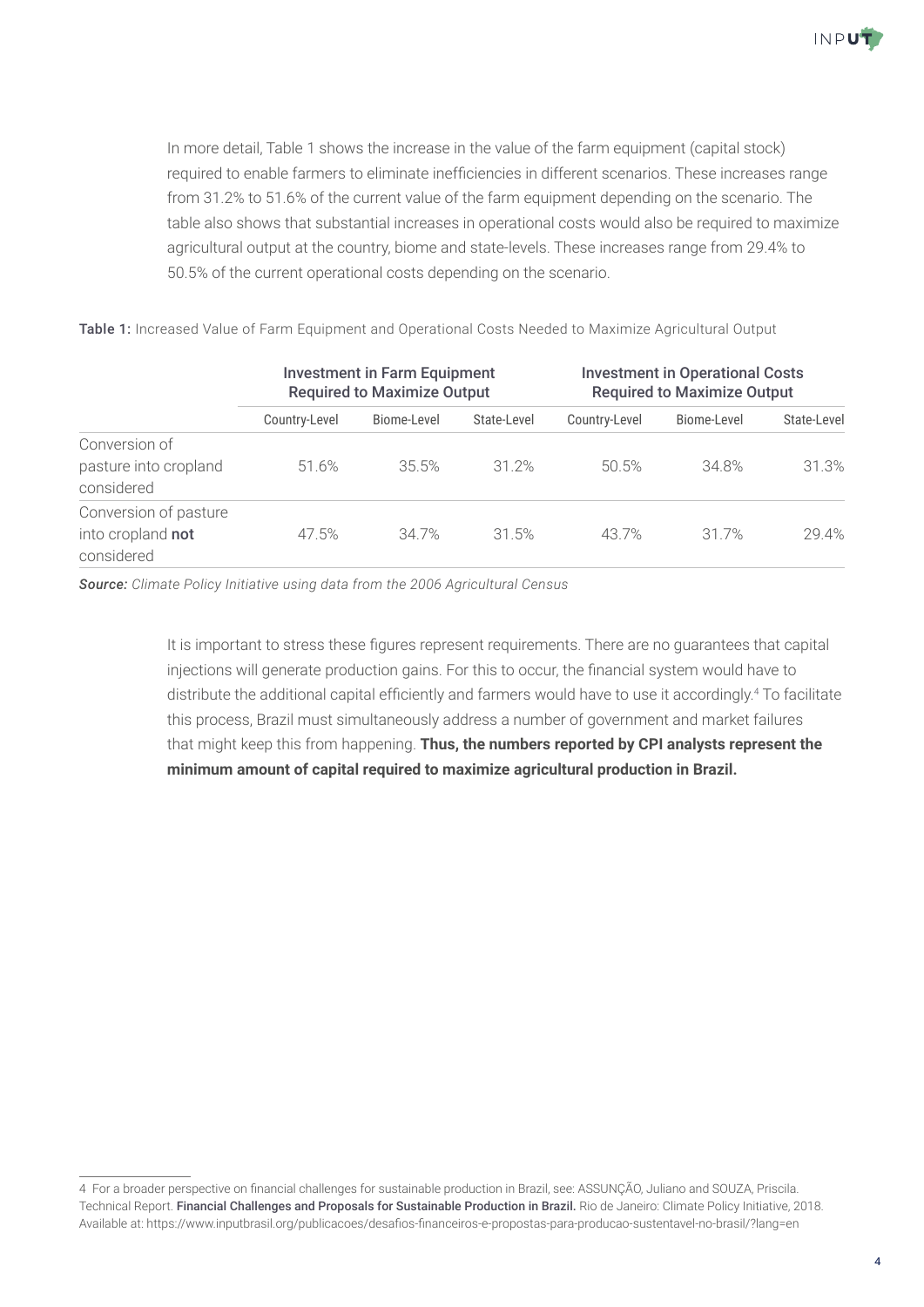

## **CONCLUSION**

This brief outlines the capital costs associated with maximizing Brazil's agricultural production. It shows that Brazil has a significant potential to increase crop and beef output without additional deforestation. However, to achieve these production gains farmers will need to use more inputs and accumulate capital, meaning increases in both their operational costs and the value of their farm equipment. As Brazil seeks to promote more sustainable agricultural production, it must also create the mechanisms and policies necessary to support this transition and address broader challenges to address inefficiencies.

# NOTES ON DATA

## DATA SOURCES

This analysis uses municipality-level information from the 2006 Agricultural Census. This dataset has information on land use, revenues, costs and farm equipment. The main outcomes in the analysis are crop output, beef output, operating costs, and the value of farm equipment. Crop output is defined as the log of crop revenues; beef output is defined as the log of the number of cattle; operating cost is the sum of all costs incurred by farms including costs of wages, seeds, fertilizers, herbicides as well as other services farms often purchase; the value of farm equipment is the value of the all the vehicles, machines, and equipment the farm owns. All variables are reported in 2006 prices. We use the *Índice de Preços ao Consumidor Amplo (IPCA)* – the official inflation index in Brazil – to bring the values to prices of September 2018. We then convert the values to USD using the exchange rate of September's last business day (R\$ 4.05 / 1 USD). Information from the 2006 Agricultural Census is supplemented with geographic information collected from different sources. Information on the area available for farming is built from the MapBiomas dataset. Information on soil types and agricultural suitability is collected from maps constructed by Embrapa. Information on rainfall and temperature comes from the Matsuura and Willmott dataset.

## METHODOLOGY

This analysis is done in two steps. To measure the potential to increase output, Stochastic Frontier Analysis (SFA) is used to estimate productivity. This method offers a flexible way of simultaneously estimating production function parameters and inferring production efficiency. Efficiency is reported in a zero to one scale, which reports the municipality's relative productivity in comparison to the most productive municipality in the country. This implies the potential to increase output is just the inverse of the efficiency level. Because closing the country-level efficiency gaps might not be feasible, the potential to increase output is also computed under alternative scenarios in which only biome or state-specific gaps are eliminated. For this, efficiency levels are normalized with respect to the most efficient municipality of the biome (state). To measure the costs to obtain these output gains, flexible functions connecting efficiency in crop and beef production with operational costs and the value of farm equipment are estimated. These estimates are then used to predict the increase in costs that would be connected to eliminating efficiencies in crop and beef production.